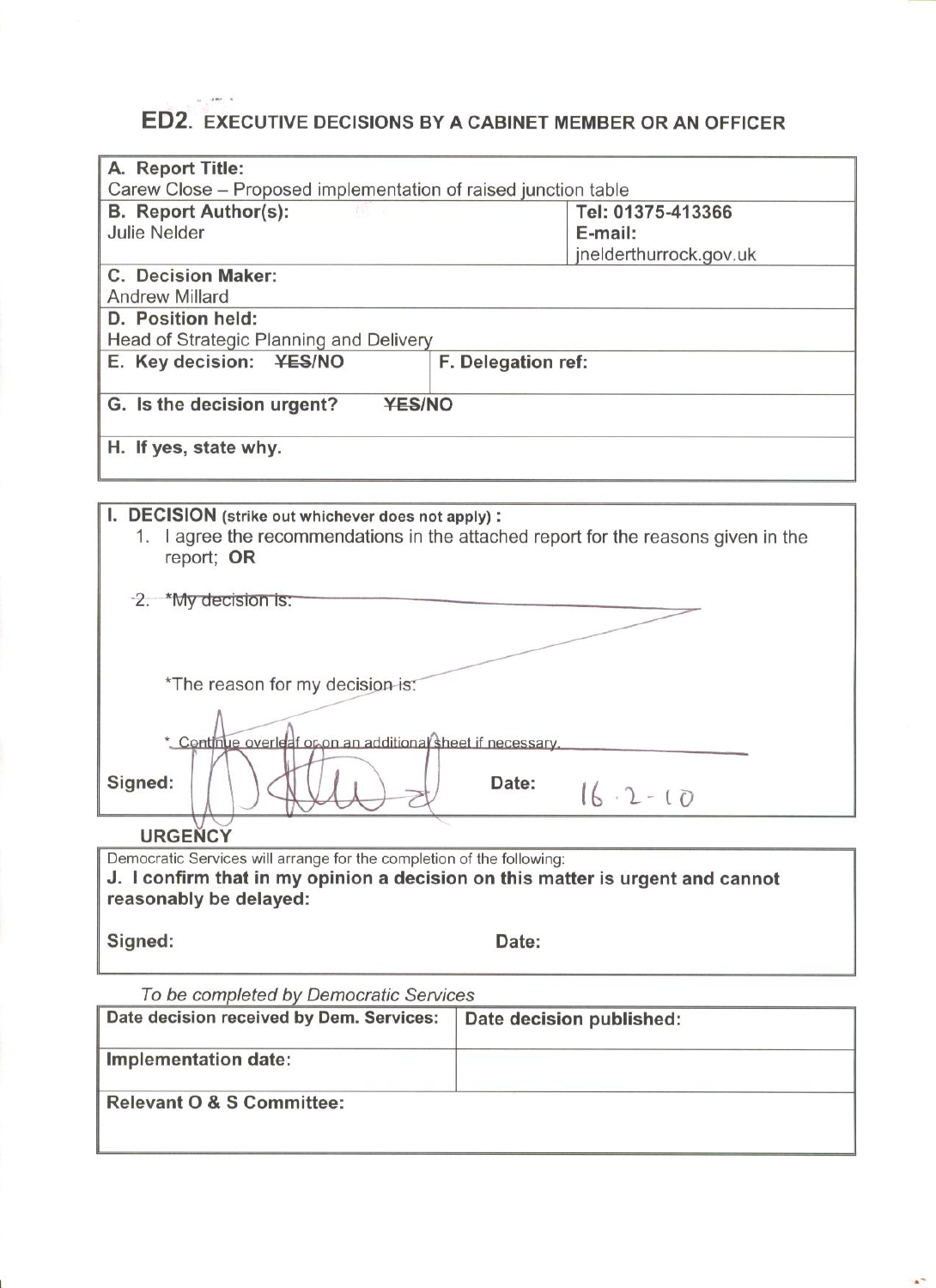**January 2010** ITEM

# **Delegated Decision Report**

# **CAREW CLOSE – PROPOSED IMPLEMENTATION OF RAISED JUNCTION TABLE**

**Portfolio Holder:** Cllr Neil Rockliffe – Highways and Transportation

| Wards and communities affected:      | <b>Key Decision:</b> |
|--------------------------------------|----------------------|
| <b>Chafford &amp; North Stifford</b> | <b>No</b>            |

**Accountable Head of Service:** Andrew Millard – Head of Strategic Planning and **Delivery** 

**Accountable Director:** Bill Newman - Corporate Director of Sustainable **Communities** 

**This report is** Public

**Purpose of Report:** To consider an objection to the proposal to implement a raised junction table at the Carew Close/Clockhouse Lane junction.

## **EXECUTIVE SUMMARY**

An objection was received by a local bus operator to a proposal to implement a raised junction table at Clockhouse Lane/Carew Close.

## **1. RECOMMENDATIONS:**

- 1.1 In view of the public support for the implementation of the table, it is recommended that the objection is overruled and the raised junction table is implemented as soon as possible.
- 1.2 It is further recommended that the objector is notified accordingly.

# **2. INTRODUCTION AND BACKGROUND:**

- 2.1 As part of the Integrated Transport Programme, funding has been made available to implement traffic calming measures in Chafford Hundred.
- 2.2 Several requests have been received in the past, for improvements to be carried out to the Clockhouse Lane/Carew Close junction due to restricted visibility when exiting Carew Close.
- 2.3 Visibility at the junction is restricted due to vegetation that was planted by the developer at the time the flats were constructed. (The area of land in question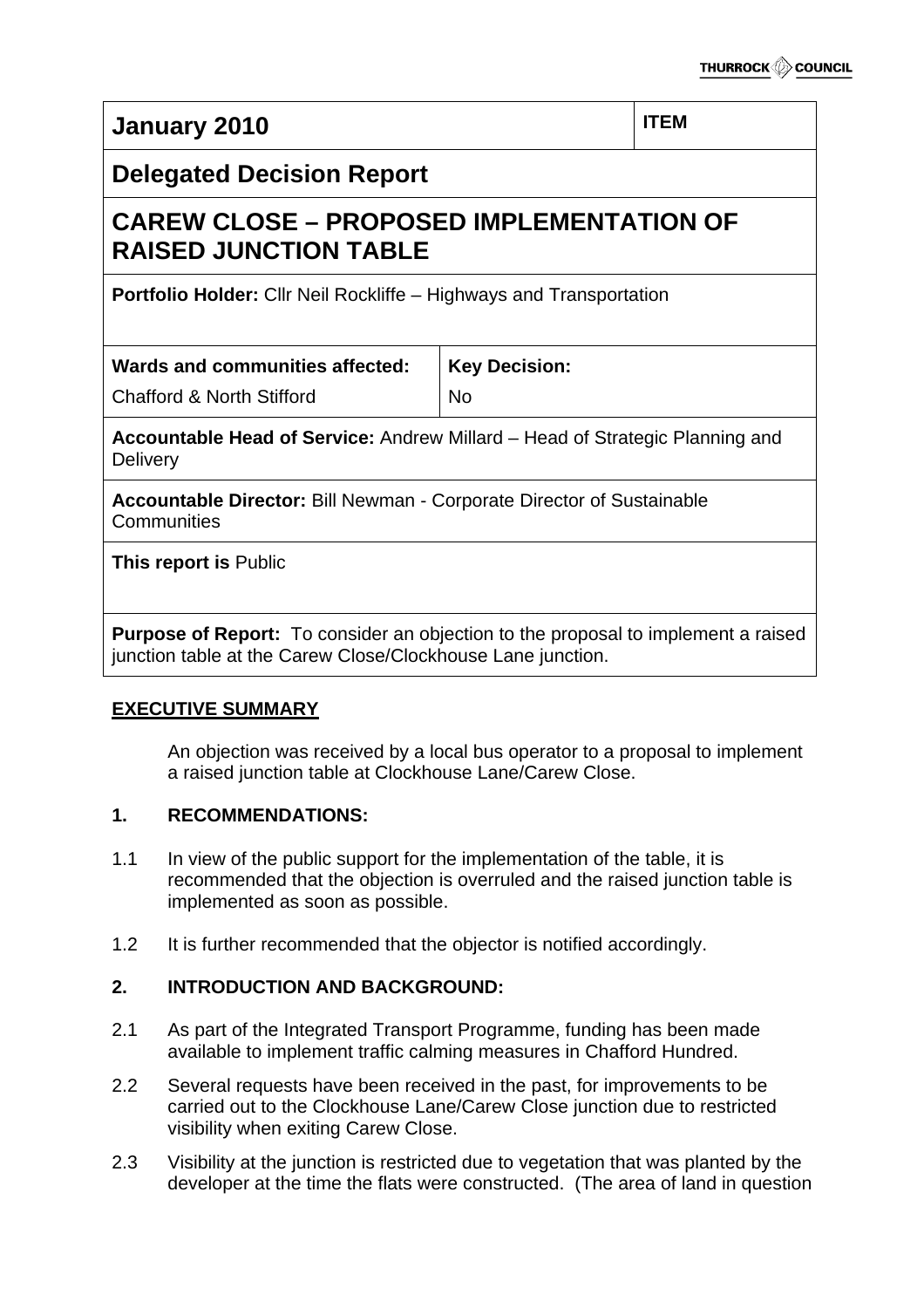is privately owned). Residents are further concerned with the speed at which vehicles are approaching the junction.

2.4 On several occasions trimming works have been carried out to the vegetation but this remedial action alone is not considered to be sufficient to resolve the problem in the long term.

#### **3. ISSUES AND/OR OPTIONS:**

- 3.1 Clockhouse Lane, to the north of Carew Close, is currently traffic calmed with full width humps and tables. Clockhouse Lane to the south of Carew Close is traffic calmed with speed cushions.
- 3.2 There is a currently a mini roundabout on Clockhouse Lane at the Carew Close junction. The Give Way lines on a mini roundabout are set back further into the junction than Give Way lines at a T junction. This is another factor in the causation of restricted visibility.
- 3.3 Some requests have been received for the set of speed cushions closest to Carew Close to be changed to a full width hump or that a full width hump is provided between the existing speed cushions and the Carew Close junction. To provide an additional measure between the existing cushions and the mini roundabout would create inconsistency in the spacing of the measures and this is not therefore recommended.
- 3.4 The most appropriate remedial action to resolve the issues at this junction is to provide a raised junction table at the Carew Close junction, incorporating the mini roundabout. The ramps to the table would extend approximately 8m into each junction approach to ensure that speeds of approaching vehicles are reduced prior to entering the Give Way lines of the mini roundabout. The vegetation is also due to be removed completely. Permission from the landowner for these works were sought and are programmed to be carried out in March 2010.
- 3.5 The statutory consultation proposing that the raised junction table is implemented was carried out in December 2010. One objection was received. The objection was from a bus operator who regularly runs a bus service along Clockhouse Lane. The bus operator claims that humps and tables cause delays to the bus timetable and also causes unnecessary discomfort to their passengers. In addition to the objection, 5 letters of support from residents were received.
- 3.6 The views of the bus company are appreciated and wherever possible, speed cushions are implemented on bus routes, as buses are able to straddle them. However, in this instance it is considered that a raised table incorporating the mini roundabout is the most appropriate measure to treat the problem and deal with the concerns of the residents. It is not considered that the addition of one raised table to a road that is already extensively traffic calmed will adversely affect the buses.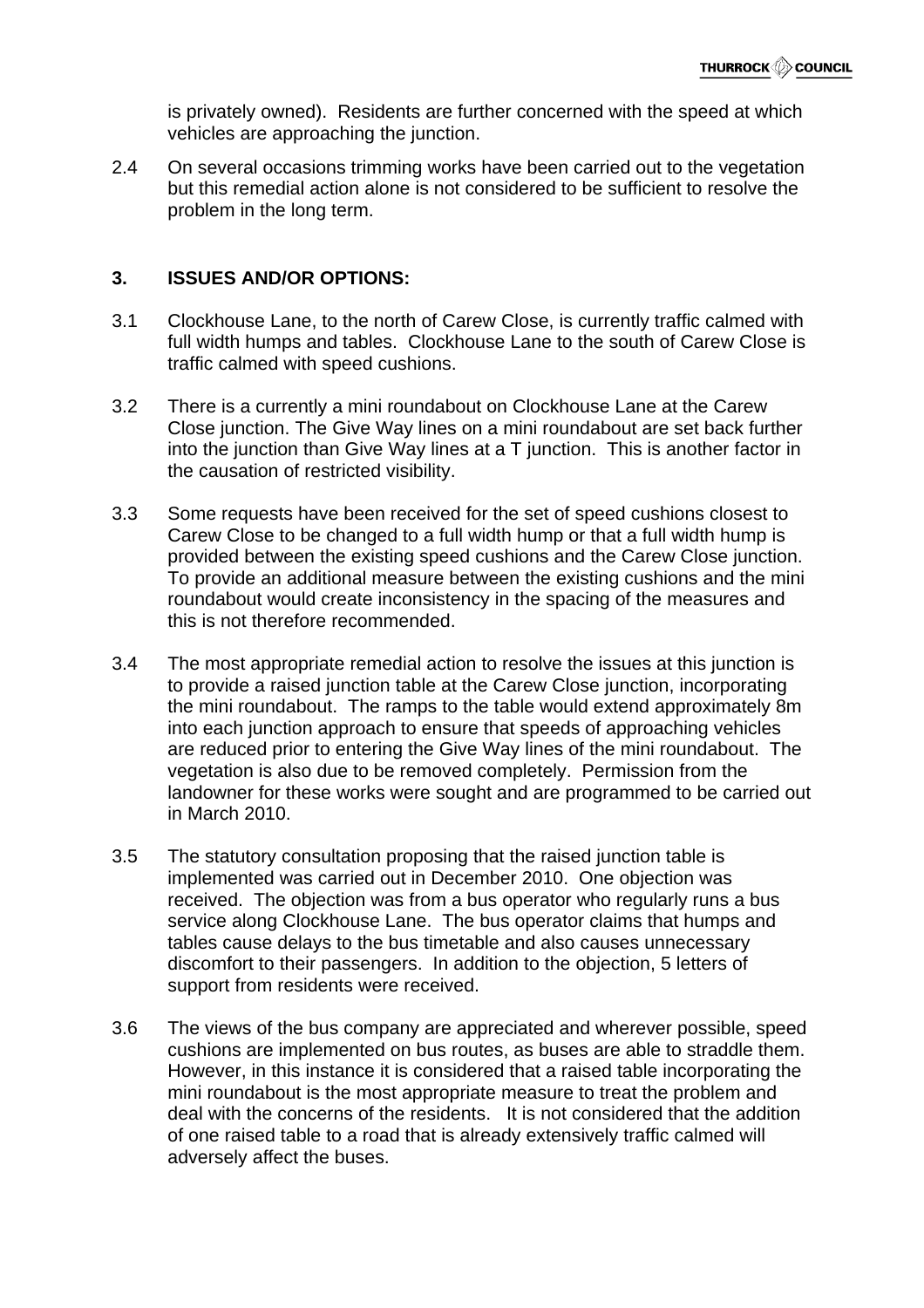3.7 The cost of implementing the raised table will be approximately £37,000. There are sufficient funds within the Integrated Transport Programme allocation (E1829 9881 T1011) to cover the cost of these works.

### **4. CONSULTATION (including Overview and Scrutiny, if applicable)**

4.1 Ward Members were consulted on the content of this report between 26<sup>th</sup> January 2010 and 3<sup>rd</sup> February 2010. Cllr Hague and Cllr Rockliffe gave their support of the recommendations on 16<sup>th</sup> February 2010.

#### **5. IMPACT ON CORPORATE POLICIES, PRIORITIES, PERFORMANCE AND COMMUNITY IMPACT**

5.1 These actions accord with the Council priorities to create a safer environment

#### **6. IMPLICATIONS**

#### 6.1 **Financial**

| Implications verified by: | <b>Meinir Hall</b>    |
|---------------------------|-----------------------|
| Telephone and email:      | 01375 652147          |
|                           | mhall@thurrock.gov.uk |

There are sufficient funds within the Integrated Transport Programme allocation (E1829 9881 T1012) to cover the cost of these works.

#### 6.2 **Legal**

Implications verified by: **Alison Stuart** Telephone and email: **01375 652 040 astuart@thurrock.gov.uk** 

The intention to implement the raised junction table was advertised on  $27<sup>th</sup>$ November 2009 in accordance with the Highways Act 1980 and the Highways (Road Humps) Regulations 1996.

#### 6.3 **Diversity and Equality**

Implications verified by: **Samson DeAlyn** Telephone and email: **01375 652472 sdealyn@thurrock.gov.uk**

The implementation of a raised table at the Clockhouse Lane/Carew Close junction will improve safety for all road user types.